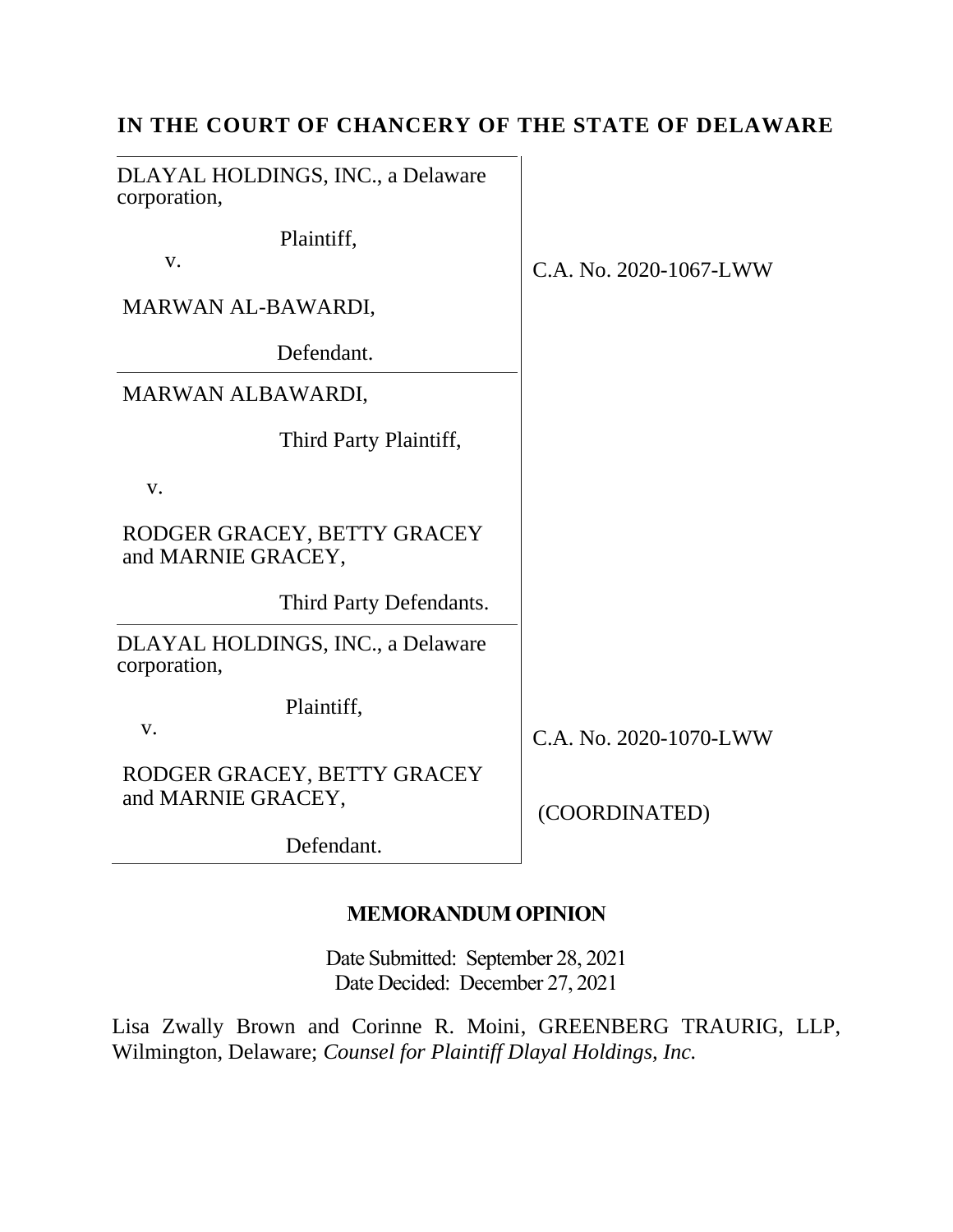Daniel K. Astin, CIARDI CIARDI & ASTIN, Wilmington, Delaware; Albert A. Ciardi and Walter W. Gouldsbury, CIARDI CIARDI & ASTIN, Philadelphia, Pennsylvania; Marc Litt and Evan Weintraub, WACHTEL MISSRY LLP; New York, New York; *Counsel for Third-Party Plaintiff Marwan Albawardi*

Sidney S. Liebesman and Katelyn M. Crawford, FOX ROTHSCHILD LLP, Wilmington, Delaware; Justin P. Phelps, GIBSON WATSON MARINO LLC, Wichita, Kansas; *Counsel for Defendants and Third-Party Defendants Rodger Gracey, Betty Gracey, and Marnie Gracey*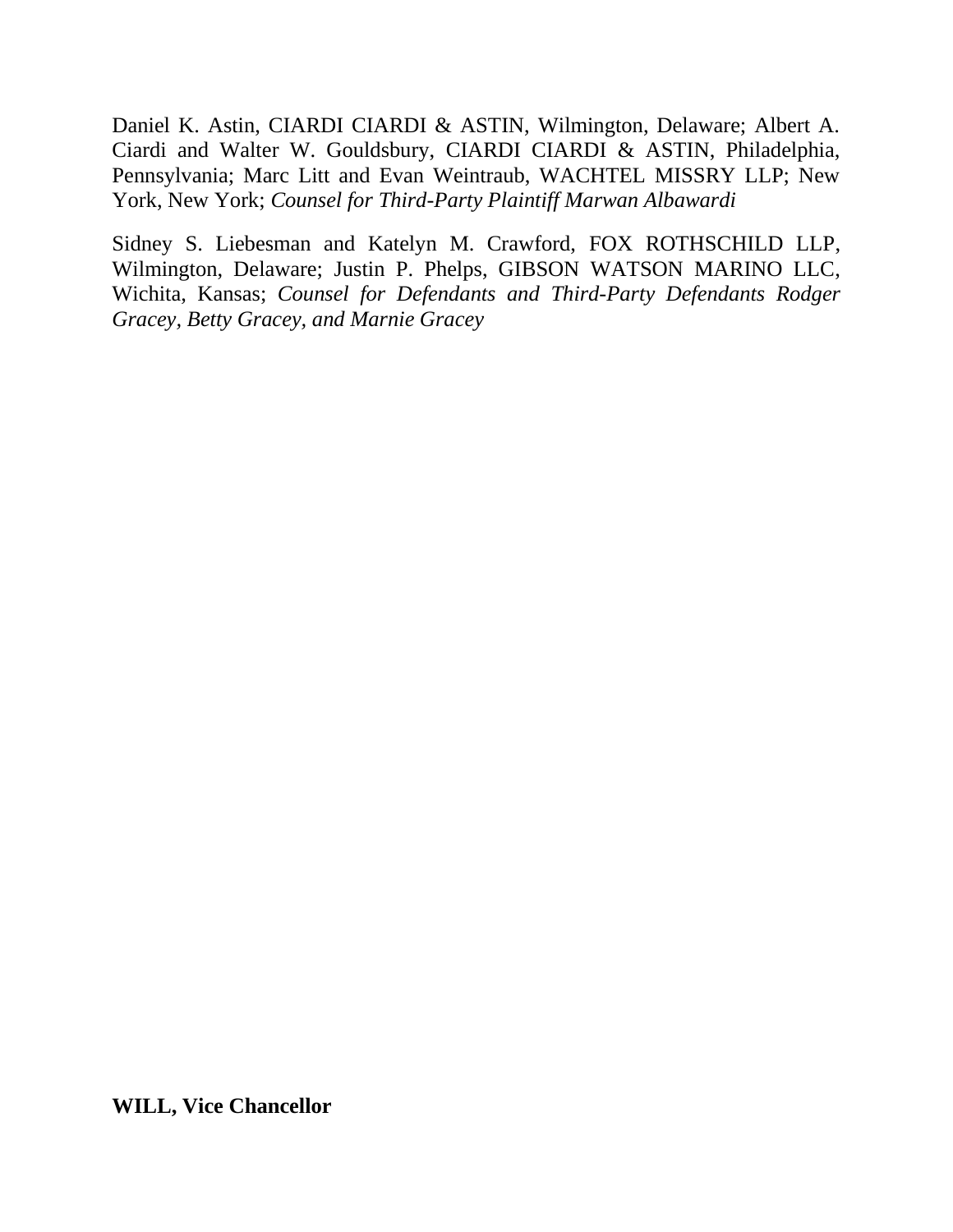This decision resolves a question of personal jurisdiction regarding three Kansas residents who are the defendants and third-party defendants in two coordinated actions. The parties' disputes largely concern a Delaware limited liability company formed for the purposes of managing real property in several states. None of those properties are in Delaware. The properties in question are two ranches in Kansas that were managed by the defendants.

The actions in this court cannot proceed against the three Kansas residents. The plaintiffs assert that jurisdiction is proper because the defendants should be considered acting managers of the entity. But the defendants merely oversaw the day-to-day operations of the ranches, which is not equivalent to managing the entity that owned those properties. I therefore grant the defendants' motions to dismiss pursuant to Court of Chancery Rule 12(b)(2).

### **I. BACKGROUND**

Unless otherwise noted, the following facts are based on the Verified Complaints filed by plaintiff Dlayal Holdings, Inc. in two coordinated actions and the Verified Third Party Complaint filed by plaintiff Marwan Albawardi, along with the documents they incorporate by reference.<sup>1</sup> Additional facts recited are not

 $<sup>1</sup>$  For clarity, docket references in this decision are designated as "Albawardi" for the matter</sup> C.A. No. 2020-1067-LWW and "Gracey" for the matter C.A. No. 2020-1070-LWW. Verified Compl. ("Albawardi Compl.") (Albawardi Dkt. 1); Verified Compl. ("Gracey Compl.") (Gracey Dkt. 1); Verified Third Party Complaint (Albawardi Dkt. 6); *see Winshall v. Viacom Int'l, Inc.*, 76 A.3d 808, 818 (Del. 2013) ("[A] plaintiff may not reference certain documents outside the complaint and at the same time prevent the court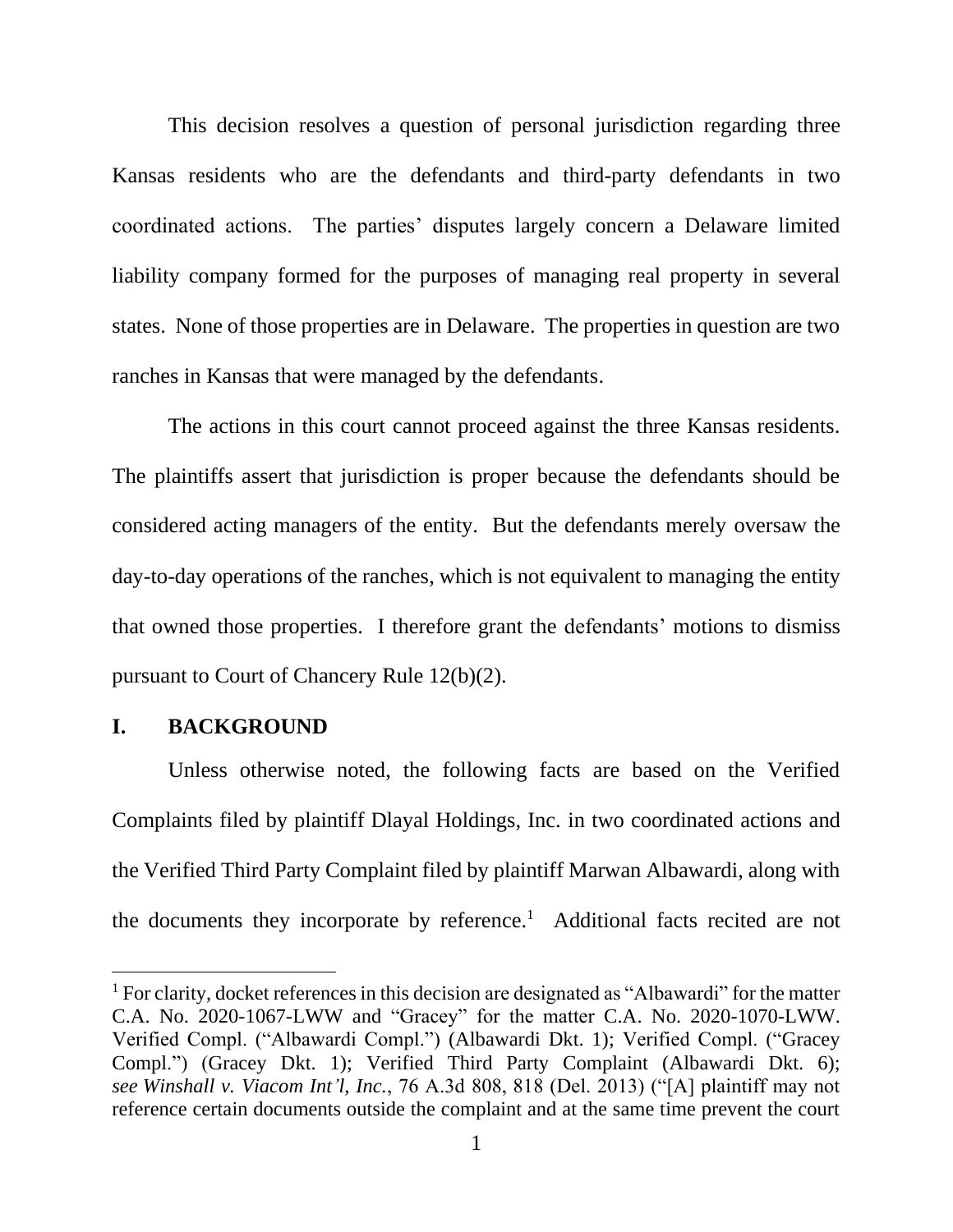subject to reasonable dispute or are subject to judicial notice.<sup>2</sup> In deciding the motion to dismiss brought by defendants and third-party defendants Rodger Gracey, Betty Gracey, and Marnie Gracey pursuant to Court of Chancery Rule 12(b)(2), this court will "consider the pleadings, affidavits and any discovery of record."<sup>3</sup>

#### **A. Oasis and Its Formal Managers**

Oasis Direct Seven LLC ("Oasis"), a Delaware limited liability company, was formed in 1998 "primarily to own and manage real property in various states."<sup>4</sup> Oasis is wholly owned by its sole member plaintiff Dlayal Holdings, Inc., a real estate holding and management company.<sup>5</sup> Defendant and third-party plaintiff Albawardi was designated as the manager of Oasis at its inception and held the role until 2001 when he formally resigned. 6 Albawardi remained involved in the

from considering those documents' actual terms." (quoting *Fletcher Int'l, Ltd. v. ION Geophysical Corp.*, 2011 WL 1167088, at \*3 n.17 (Del. Ch. Mar. 29, 2011))); *Freedman v. Adams*, 2012 WL 1345638, at \*5 (Del. Ch. Mar. 30, 2012) ("When a plaintiff expressly refers to and heavily relies upon documents in her complaint, these documents are considered to be incorporated by reference into the complaint . . . .").

<sup>2</sup> *See, e.g.*, *In re Books–A–Million, Inc. S'holders Litig.*, 2016 WL 5874974, at \*1 (Del. Ch. Oct. 10, 2016) (explaining that the court may take judicial notice of "facts that are not subject to reasonable dispute" (citing *In re Gen. Motors (Hughes) S'holder Litig.*, 897 A.2d 162, 170 (Del. 2006))); *Lima Delta Co. v. Glob. Aerospace, Inc.*, 2017 WL 4461423, at \*4 (Del. Super. Oct. 5, 2017) (explaining that dockets, pleadings, and transcripts from a foreign action are subject to judicial notice).

<sup>3</sup> *Ryan v. Gifford*, 935 A.2d 258, 265 (Del. Ch. 2007) (citing *Cornerstone Techs., LLC v. Conrad*, 2003 WL 1787959, at \*3 (Del. Ch. Mar. 31, 2003)).

<sup>4</sup> Gracey Compl. ¶ 10; *see also id.* ¶ 7.

 $^5$  *Id.*  $\P$  10.

<sup>6</sup> Albawardi Compl. ¶¶ 10, 14.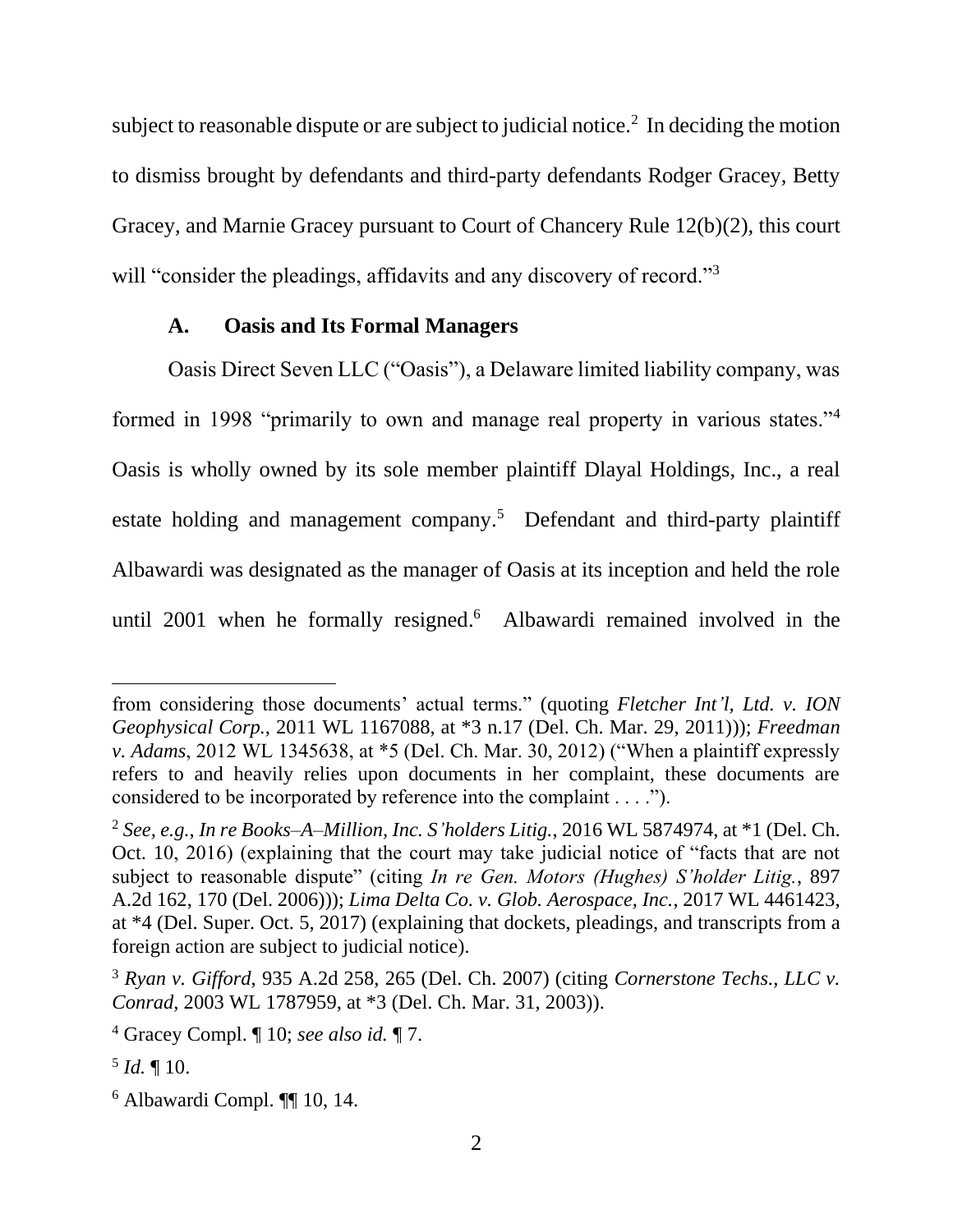management of Oasis.<sup>7</sup> Until 2019, his written consent was required for all material actions taken by the formal managers of Oasis.<sup>8</sup>

Multiple individuals served as managers of Oasis following Albawardi's resignation. Paul Aiken was formally designated as Oasis's manager in its Second Restatement of Operating Agreement and held the role from 2001 to 2004.<sup>9</sup> Ezra Swartwood served as manager from 2004 to 2011.<sup>10</sup> And Izzat Tawil held the position from 2011 to  $2020$ <sup>11</sup>

## **B. The Kansas Ranches**

In late 2000 or early 2001, Albawardi, as manager of Oasis, signed a Power of Attorney ("POA") granting Rodger Gracey the authority to purchase a ranch in Kansas (the "First Ranch") on Oasis's behalf.<sup>12</sup> Rodger Gracey managed the First Ranch from 2001 through June 2019.<sup>13</sup> His spouse, Betty Gracey, "handled the accounting for the Ranch and was active in management decisions."<sup>14</sup> Marnie

 $13$  *Id.* **¶** 15-16.

 $^{7}$  *Id.*  $\P$  14.

<sup>8</sup> *Id.* ¶ 15; Albawardi Compl. Ex. A. § 6.2 (Albawardi Dkt. 3).

<sup>9</sup> Albawardi Compl. ¶ 16; Albawardi Compl. Ex. A § 6.1.

 $10$  Albawardi Compl.  $\P$  16.

<sup>11</sup> *Id.*

<sup>12</sup> Gracey Compl. ¶ 14.

 $14$  *Id.* 15.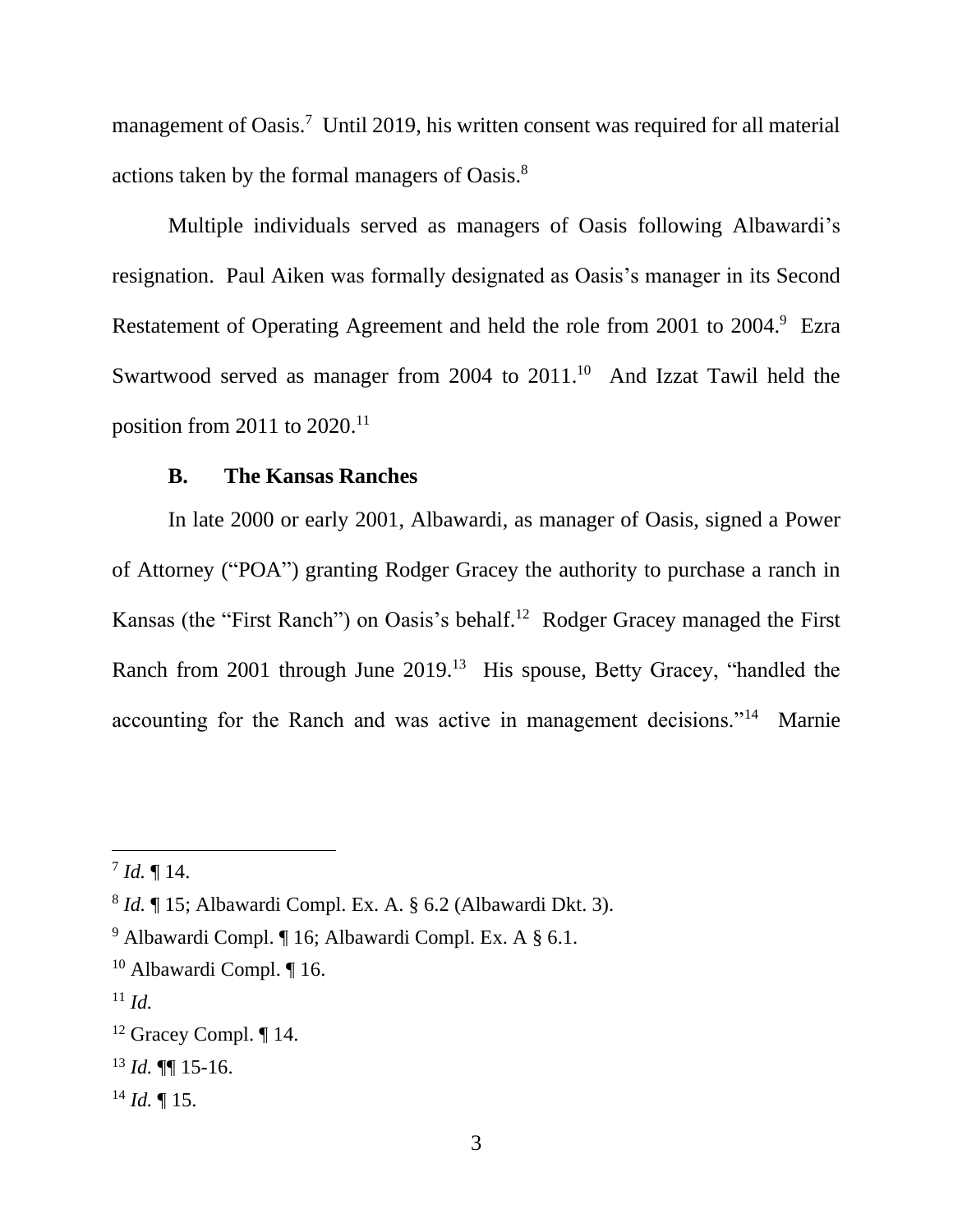Gracey, their daughter (who was previously married to Albawardi), also worked at the Ranch.<sup>15</sup> The Graceys were then, and remain, Kansas residents.<sup>16</sup>

In subsequent years, Oasis's managers executed additional POAs that granted Rodger Gracey continued authority to manage the First Ranch. In 2005, thenmanager Swartwood executed a POA permitting Rodger Gracey to perform "[a]ny and all activities, duties and responsibilities related to running, maintaining, improving, or administering the affairs of [the First Ranch]" from February 7, 2005 to February 1, 2008.<sup>17</sup> In 2011, then-manager Tawil executed a second POA appointing Rodger Gracey as property administrator and manager of the First Ranch.<sup>18</sup> Rodger Gracey was authorized to "sign any contract, agreement, lease, license or any other document required for the purpose of administering and managing the [First Ranch]" but was not authorized "to sell or permanently encumber the [First Ranch]."<sup>19</sup>

On November 13, 2015, Owl Creek Ranch LLC was formed as a Kansas limited liability company with Oasis as its sole member.<sup>20</sup> Rodger Gracey was

<sup>15</sup> *Id.*

 $^{16}$  *Id.* ¶¶ 4-6.

<sup>17</sup> *Id.* ¶ 16; Gracey Compl. Ex. C at 1 (Gracey Dkt. 3).

<sup>18</sup> Gracey Compl. ¶ 17.

<sup>19</sup> *Id.*; Gracey Compl. Ex. D at 3.

<sup>20</sup> *See* Gracey Compl. ¶ 4; Gracey Defs.' Opening Br. Ex. 4 at Ex. B (Gracey Dkt. 13).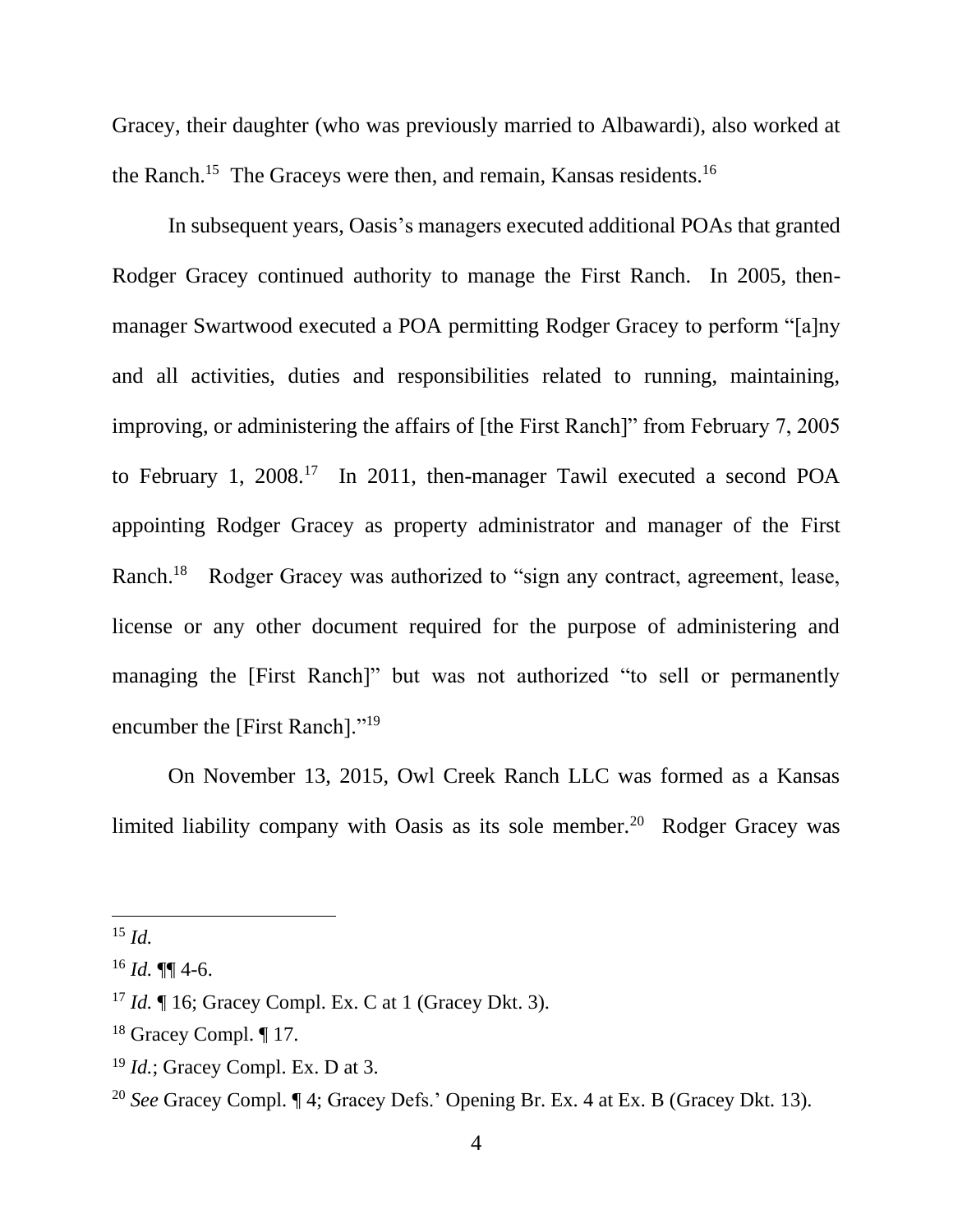appointed as the manager of Owl Creek, which purchased a second property adjacent to the First Ranch in Kansas (the "Second Ranch" and, with the First Ranch, the "Ranches").<sup>21</sup> Marnie Gracey assisted with the purchase of the Second Ranch.<sup>22</sup> Betty Gracey acted as an accountant and bookkeeper for the Ranches.<sup>23</sup>

In 2019, Oasis informed the Graceys that it planned to sell the Ranches.<sup>24</sup> Upon reviewing the books and records of the First Ranch in preparation for the sale, Oasis and Dlayal discovered accounting irregularities.<sup>25</sup> The Graceys had allegedly received substantial grants from government programs but failed to account for or remit the funds to Oasis.<sup>26</sup> The Graceys also purportedly misappropriated company funds, made unauthorized purchases, and incurred substantial debt in Oasis's name without authorization.<sup>27</sup> Oasis revoked the POA authorizing Rodger Gracey to manage the First Ranch.<sup>28</sup>

<sup>21</sup> *See* Gracey Compl. ¶¶ 4, 18; Gracey Defs.' Opening Br. Ex. 4 at Exs. B, O, P.

<sup>22</sup> *See* Gracey Compl. ¶ 6; Gracey Defs.' Opening Br. Ex. 4 at Exs. O, P.

<sup>&</sup>lt;sup>23</sup> Gracey Compl.  $\P$  5.

 $^{24}$  *Id.* ¶ 18.

<sup>25</sup> *Id.* ¶¶ 18, 23.

<sup>26</sup> *Id.* ¶ 19; Albawardi Compl. ¶ 21.

<sup>27</sup> Gracey Compl. ¶¶ 20-21; Albawardi Compl. ¶¶ 22-23.

<sup>28</sup> Gracey Compl. ¶ 22; Albawardi Compl. ¶ 27.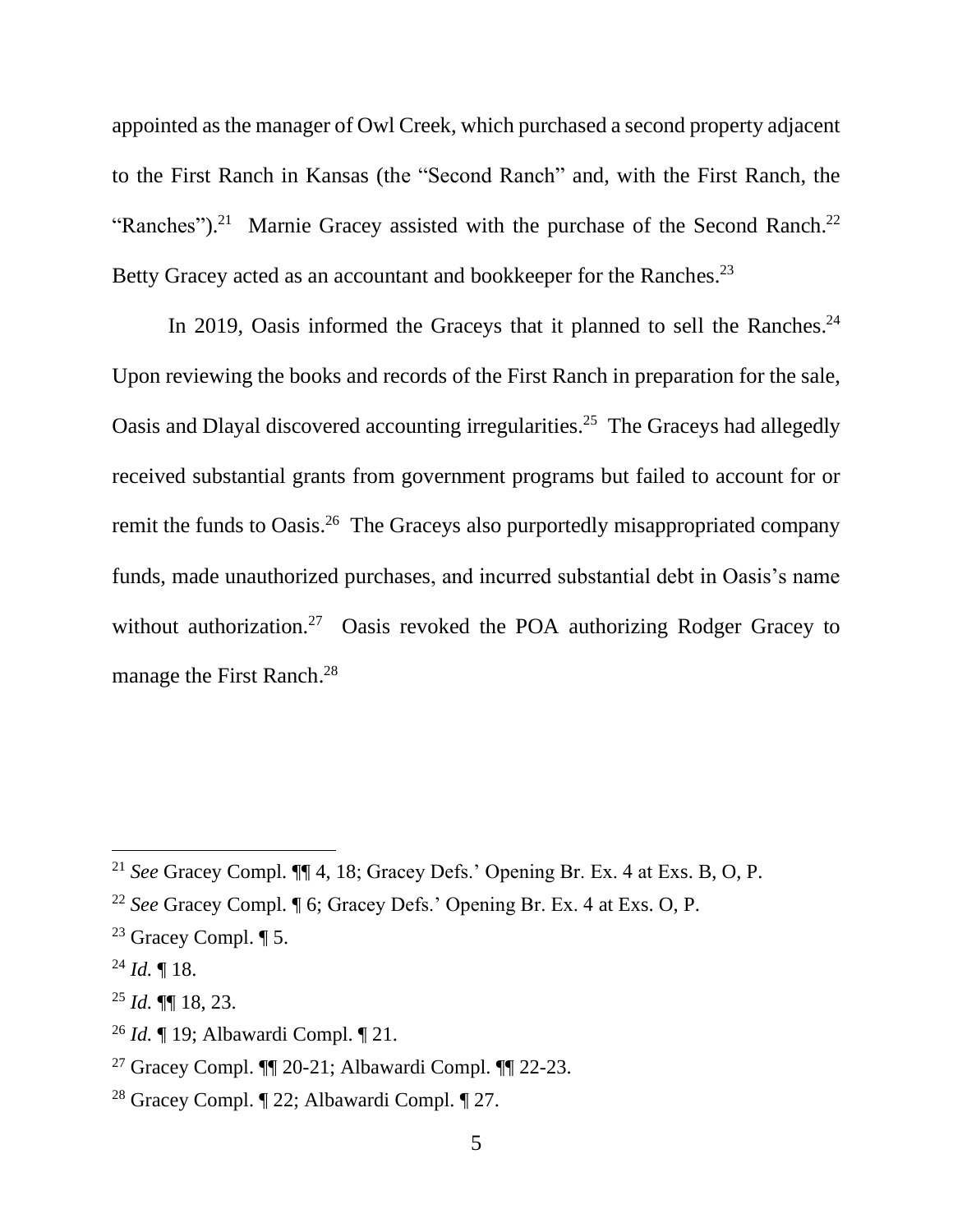#### **C. This Litigation**

Litigation in this court commenced on December 17, 2020 when plaintiff Dlayal filed two separate complaints: one against Albawardi (the "First Action")<sup>29</sup> and another against the Graceys (the "Second Action").<sup>30</sup> The First Action advances one count for breach of fiduciary duty.<sup>31</sup> The Second Action seeks a declaration from this court that Dlayal is the sole member of Oasis.<sup>32</sup> On January 27, 2021, the Graceys moved to dismiss the Second Action. 33

On January 29, 2021, Albawardi filed a third-party complaint against the Graceys in the First Action, seeking indemnification for the breach of fiduciary duty claim filed against him.<sup>34</sup> On April 5, 2021, the Graceys moved to dismiss the third-party complaint in the First Action.<sup>35</sup>

## **II. LEGAL ANALYSIS**

The Graceys have moved to dismiss Albawardi's third-party complaint in the First Action and Dlayal's complaint in the Second Action for lack of personal

<sup>29</sup> Albawardi Dkt. 1.

<sup>&</sup>lt;sup>30</sup> Gracey Dkt. 1. A separate but related proceeding among the parties is ongoing in the Sixteenth Judicial District Court, Comanche County, Kansas. *See* Gracey Compl. ¶¶ 23-24; Gracey Defs.' Opening Br. Exs. 4-16.

<sup>31</sup> Albawardi Compl. ¶¶ 29-32.

<sup>32</sup> Gracey Compl. ¶¶ 29-35.

<sup>&</sup>lt;sup>33</sup> Gracey Dkt. 6.

<sup>34</sup> Albawardi Dkt. 6 ¶¶ 23-26.

<sup>35</sup> Albawardi Dkt. 10.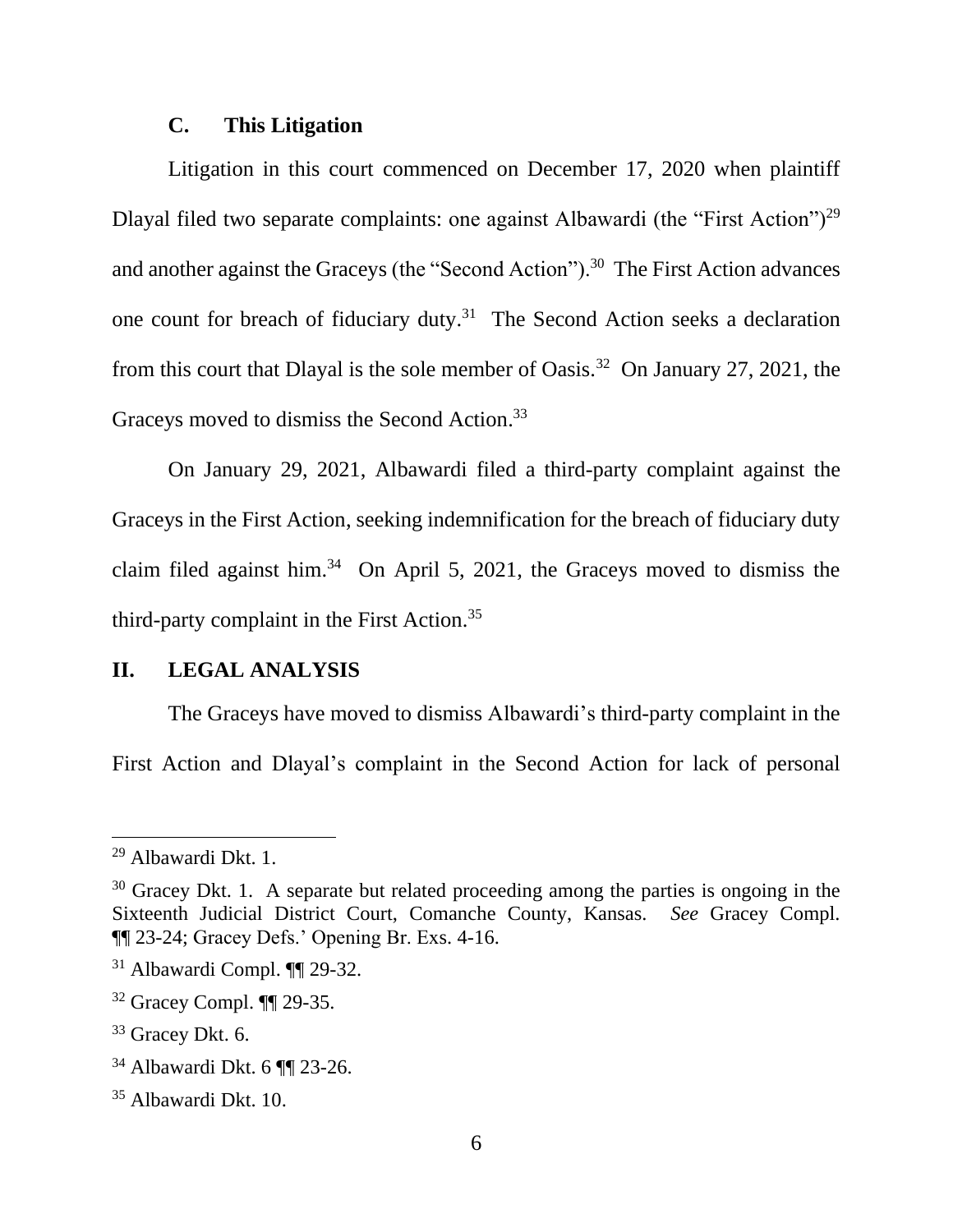jurisdiction under Court of Chancery Rule 12(b)(2) and because this court is an improper venue.<sup>36</sup> The Graceys also seek dismissal of the Second Action pursuant to Court of Chancery Rule 12(b)(6) for failure to state a claim upon which relief can be granted. For the reasons discussed below, I conclude that this court lacks personal jurisdiction over the Graceys. I therefore do not address the Graceys' remaining arguments.<sup>37</sup>

Because a motion under Rule 12(b)(2) presents factual and legal questions, a court cannot grant it "simply by accepting the well pleaded allegations of the complaint as true, because the pleader has no obligation to plead facts that show the amenability of the defendant to service of process."<sup>38</sup> Thus, "[w]hen a defendant moves to dismiss a complaint pursuant to Court of Chancery Rule 12(b)(2), the plaintiff bears the burden of showing a basis for the court's exercise of jurisdiction over the defendant."<sup>39</sup> "If, as here, no evidentiary hearing has been held, plaintiffs

<sup>&</sup>lt;sup>36</sup> Defs.' Opening Br. 1. Presumably, the motions are also brought under Court of Chancery Rule 12(b)(3), though the Graceys' briefs do not say so explicitly.

<sup>&</sup>lt;sup>37</sup> Dlayal maintains that, even if the court lacks personal jurisdiction over the Graceys, dismissal of the Second Action is unwarranted because the Graceys are not necessary parties and it can pursue the action in rem. *See* Pl.'s Answering Br. 7 (Gracey Dkt. 16). Presently, however, Dlayal's declaratory judgment action is not brought in rem but against the Graceys. I decline to opine on whether or how Dlayal could re-file its complaint.

<sup>38</sup> *Ruggiero v. FuturaGene, plc.*, 948 A.2d 1124, 1131 (Del. Ch. 2008) (quoting *Hart Hldg. Co., Inc. v. Drexel Burnham Lambert, Inc.*, 593 A.2d 535, 538 (Del. Ch. 1991)).

<sup>39</sup> *Ryan*, 935 A.2d at 265.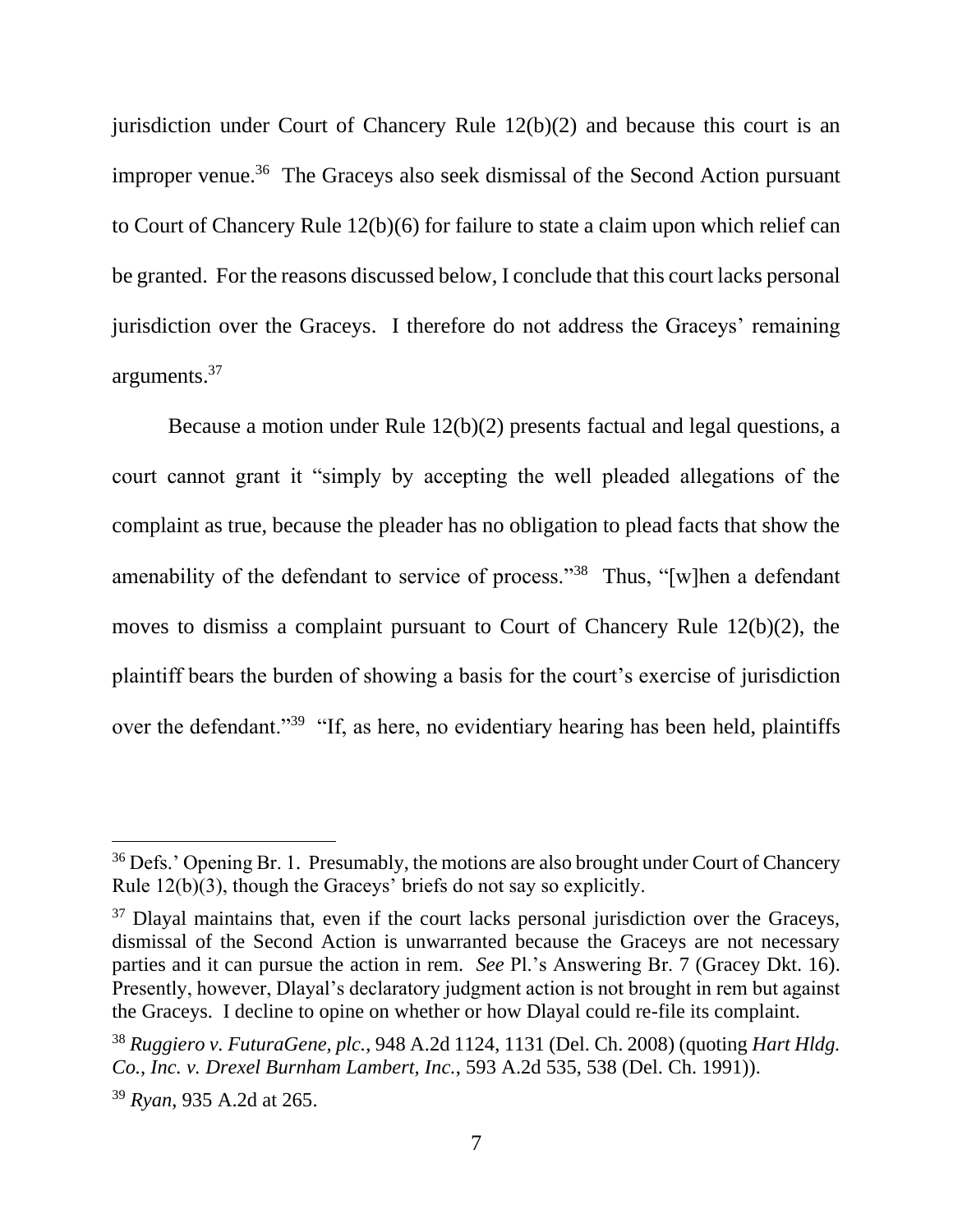need only make a *prima facie* showing of personal jurisdiction and the record is construed in the light most favorable to the plaintiff."<sup>40</sup>

Delaware courts resolve questions of jurisdiction using a two-step analysis.<sup>41</sup> First, the court must "determine that service of process is authorized by statute."<sup>42</sup> Second, the defendant must have certain minimum contacts with Delaware such that the exercise of personal jurisdiction "does not offend traditional notions of fair play and substantial justice."<sup>43</sup>

Both Dlayal and Albawardi identify 6 *Del. C.* § 18-109(a) as the statutory basis for exercising personal jurisdiction over the Graceys.<sup>44</sup> "The Delaware Limited Liability Company Act (the 'LLC Act') authorizes service of process on the managers of limited liability companies formed under the laws of this State."<sup>45</sup> Section 18-109(a) states, in relevant part:

A manager . . . of a limited liability company may be served with process in the manner prescribed in this section in all civil actions or proceedings brought in the State of Delaware involving or relating to

<sup>41</sup> *Id.*

<sup>42</sup> *Id.*

<sup>40</sup> *Id.* (internal citation omitted).

<sup>43</sup> *Matthew v. Fläkt Woods Gp. SA*, 56 A.3d 1023, 1027 (Del. 2012) (quoting *Int'l Shoe Co. v. Washington*, 326 U.S. 310, 316 (1945)).

<sup>44</sup> *See* Pl.'s Answering Br. 8-9; Third-Party Pl.'s Answering Br. 6-7 (Gracey Dkt. 18).

<sup>45</sup> *In re Mobilactive Media, LLC*, 2013 WL 297950, at \*29 (Del. Ch. Jan. 25, 2013); *see Total Hldgs. USA, Inc. v. Curran Composites, Inc.*, 999 A.2d 873, 885 n.39 (Del. Ch. 2009) (noting that Section "18–109 of the LLC statute [] provides a basis for specific, not general, personal jurisdiction over defendants").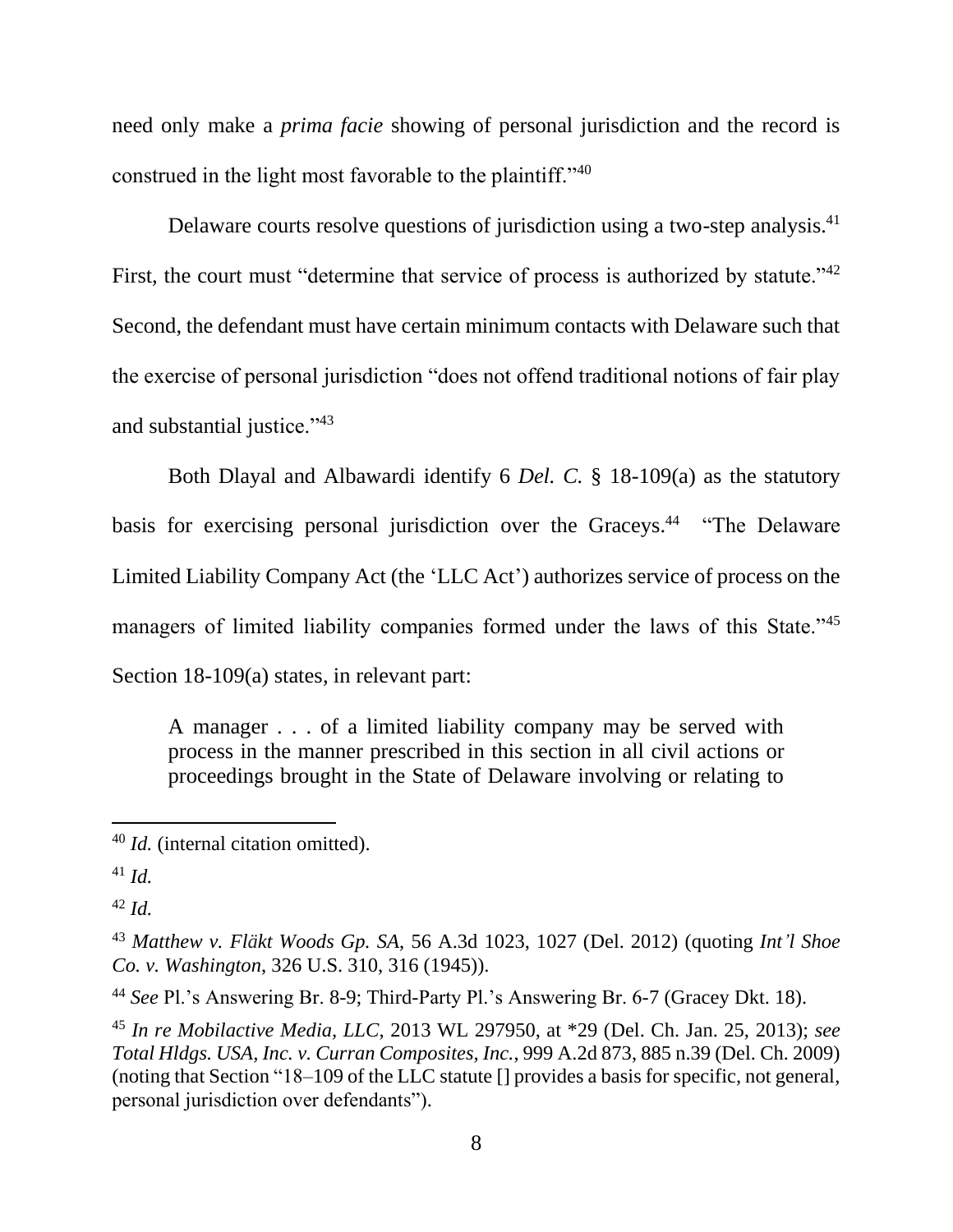the business of the limited liability company or a violation by the manager . . . of a duty to the limited liability company or any member of the limited liability company, whether or not the manager . . . is a manager . . . at the time suit is commenced.

A manager's . . . serving as such constitutes such person's consent to the appointment of the registered agent of the limited liability company . . . as such person's agent upon whom service of process may be made as provided in this section. 46

The term "manager" as defined in Section 18-109(a) includes both formal managers and acting managers.<sup>47</sup> A formal manager is designated as such in a limited liability company's governing documents. <sup>48</sup> An acting manager is not formally designated as a manager in the entity's governing documents but "participates materially in the management of the limited liability company."<sup>49</sup> Dlayal and Albawardi concede that none of the Graceys were formal managers of Oasis.<sup>50</sup> They contend that the Graceys should be viewed as acting managers of Oasis for purposes of Section 18-109(a) due to their participation in the management of the Ranches. 51

<sup>46</sup> 6 *Del. C.* § 18-109(a).

<sup>47</sup> *Metro Storage Int'l LLC v. Harron*, 2019 WL 3282613, at \*5-6 (Del. Ch. July 19, 2019); *see* 6 *Del. C.* § 18-109(a).

<sup>48</sup> *See* 6 *Del. C.* § 18-109(a); *see also* 6 *Del. C.* § 18-101(12).

<sup>49</sup> 6 *Del. C.* § 18-109(a).

<sup>50</sup> Pl.'s Answering Br. 10-11; Third-Party Pl.'s Answering Br. 8-9; *see supra* Section I.A (discussing Oasis's formal managers).

<sup>51</sup> *See* Pl.'s Answering Br. 8-13; Third-Party Pl.'s Answering Br. 6-12.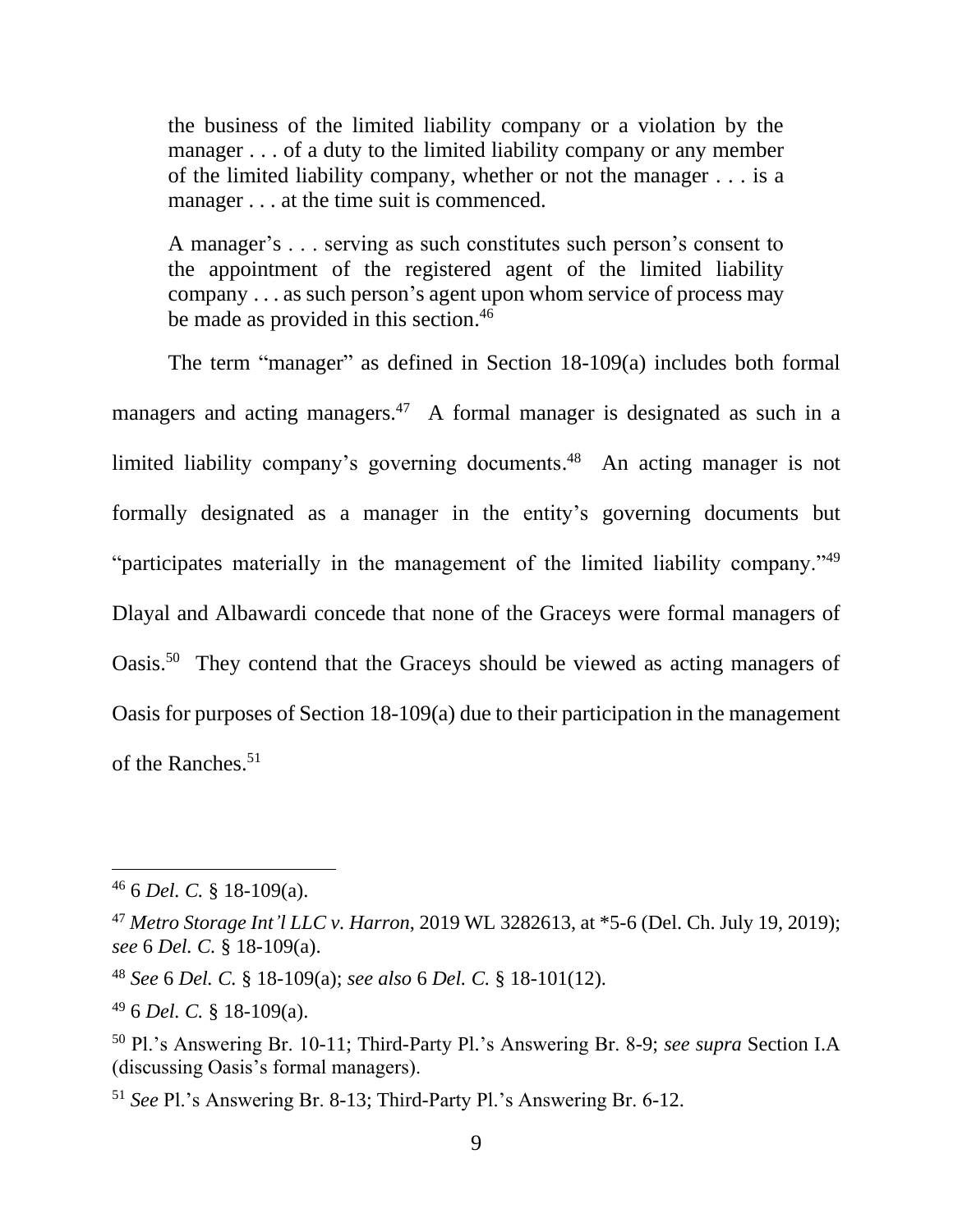#### **A. Material Participation in the Management of an LLC**

Determining what qualifies as material participation for purposes of Section 18-109(a) presents a question of statutory interpretation. The principles of statutory construction are "designed to ascertain and give effect to the intent of the legislators, as expressed in the statute."<sup>52</sup> If the statutory language is unambiguous, the court must "adhere to the plain meaning of the statutory language."<sup>53</sup>

"Section 18-109(a)(ii) permits a plaintiff to serve process on a person who 'participates materially in the management of the limited liability company."<sup>54</sup> That language is not susceptible to multiple interpretations and a literal reading would not "lead to an unreasonable or absurd result not contemplated by the legislature."<sup>55</sup> "[T]he plain meaning of the statutory language" therefore controls.<sup>56</sup>

The plain meaning of the phrase "participates materially" has been interpreted as "taking part in or playing a role in an activity or event. When modifying the word

<sup>52</sup> *Chase Alexa, LLC v. Kent Cty. Levy Ct.*, 991 A.2d 1148, 1151 (Del. 2010); *see Dir. of Revenue v. CNA Hldgs., Inc.*, 818 A.2d 953, 957 (Del. 2003) ("The goal of statutory construction is to 'ascertain and give effect to the intent of the legislature.'" (quoting *Ingram v. Thorpe*, 747 A.2d 545, 547 (Del. 2000))).

<sup>53</sup> *Hazout v. Tsang Mun Ting*, 134 A.3d 274, 286 (Del. 2016); *see Eliason v. Englehart*, 733 A.2d 944, 946 (Del. 1999) ("If a statute is unambiguous, there is no need for judicial interpretation, and the plain meaning of the statutory language controls.").

<sup>54</sup> *Metro Storage*, 2019 WL 3282613, at \*8 (quoting 6 *Del. C*. § 18-109(a)).

<sup>55</sup> *Dir. of Revenue*, 818 A.2d at 957 (quoting *Newtowne Vill. Serv. Corp. v. Newtowne Rd. Dev. Co., Inc.*, 772 A.2d 172, 175 (Del. 2001)).

<sup>56</sup> *Id.* (quoting *Eliason*, 733 A.2d at 946).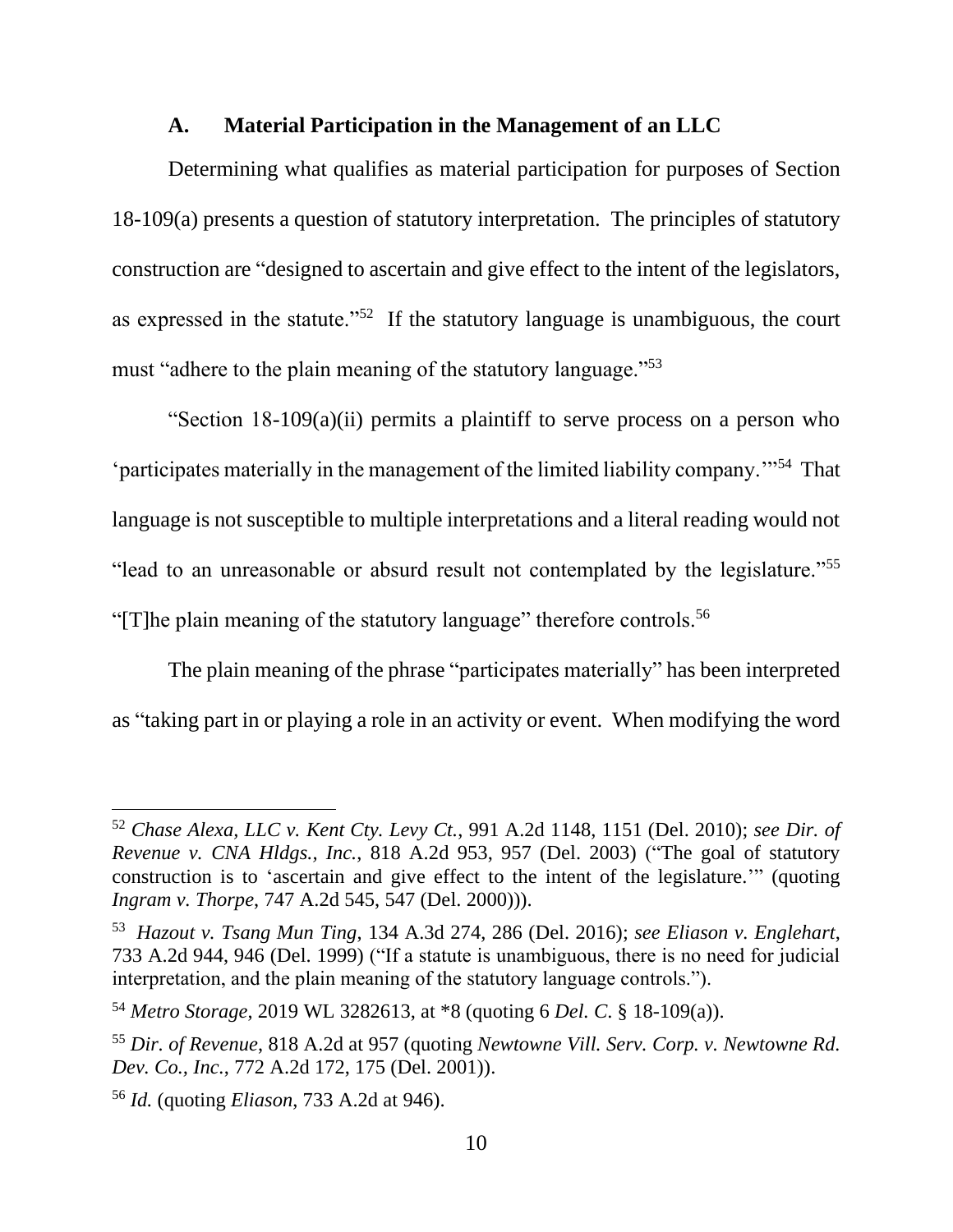'participate,' the word 'materially' introduces a level of significance. It requires meaningful participation, rather than minor participation."<sup>57</sup> Based on that interpretation, Section 18-109(a) requires that an individual take a meaningful part or play a significant role in management of a limited liability company in order to qualify as an acting manager. This court has found that a defendant participated materially in the management of a limited liability company for purposes of Section 18-109 when the defendant: (1) served as an officer of the limited liability company and ran its day-to-day operations, (2) performed actions within the exclusive purview of a manager, or (3) conceded that he materially participated in the management of the limited liability company in question.

In *PT China LLC v. PT Korea LLC*, the court exercised personal jurisdiction over a third-party defendant who was named "as a Principle and key man" in a joint venture between two limited liability companies and was responsible for developing the joint venture's investment opportunities.<sup>58</sup> The defendant conceded that "he

<sup>57</sup> *Metro Storage*, 2019 WL 3282613, at \*8 (citing Participation, *Black's Law Dictionary* (11th ed. 2019); Material, *Black's Law Dictionary* (11th ed. 2019)); *see also Lone Pine Res., LP v. Dickey*, 2021 WL 2311954, at \*7 (Del. Ch. June 7, 2021) ("The *Metro Storage*  Court took a plain-language approach to Section 18-109 in light of the Delaware Supreme Court's decision in *Hazout* . . . . This decision takes the same approach.").

<sup>58</sup> 2010 WL 761145, at \*5 n.25 (Del. Ch. Feb. 26, 2010).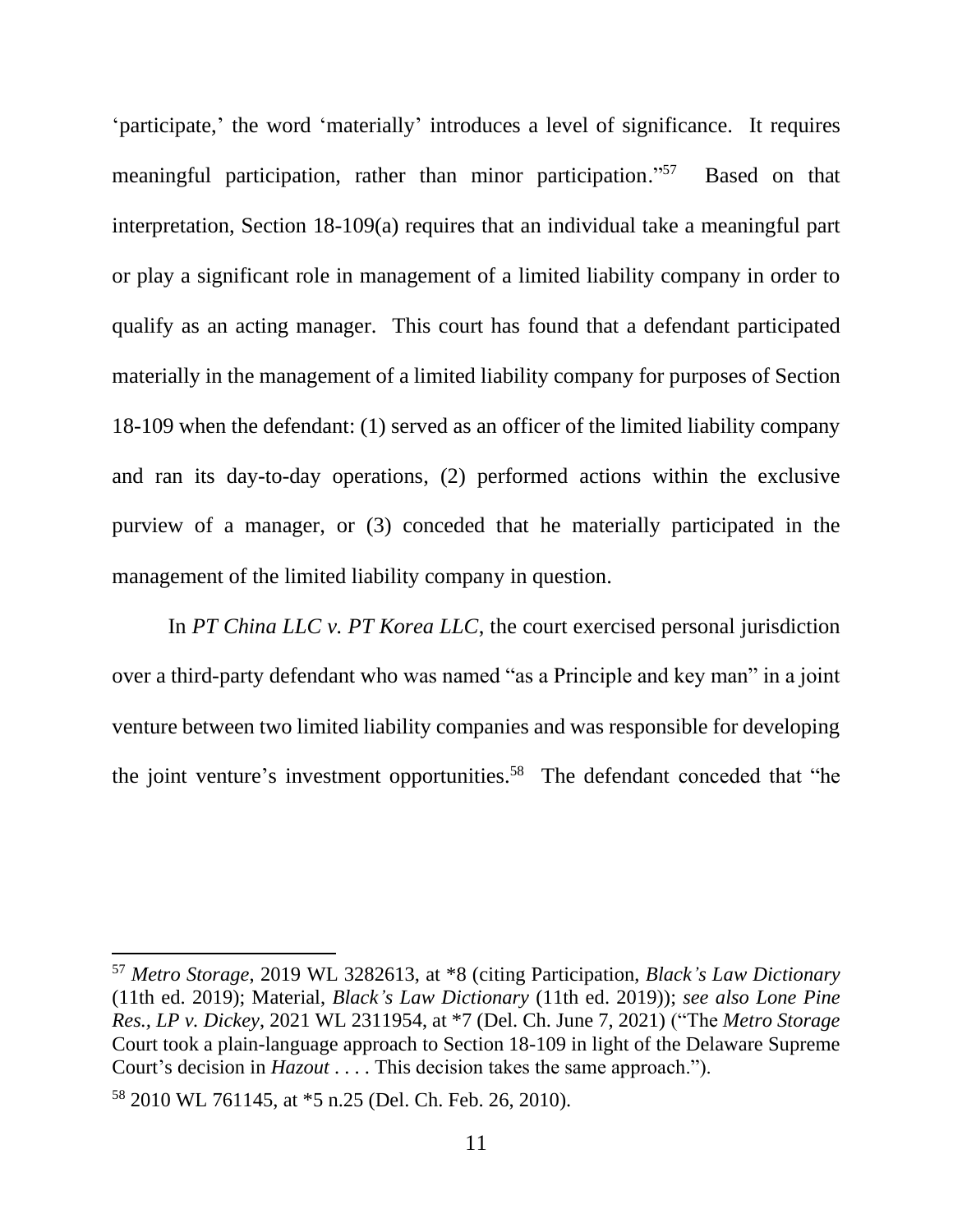participated materially in the management of [the two limited liability companies]." 59

In *Phillips v. Hove*, the defendant served as the president of a limited liability company, took over the day-to-day operations of the company in all respects, and filed a bankruptcy petition on its behalf.<sup>60</sup> The court found that, because he "effectively ran the business," he satisfied the requirements of Section 18-109(a) and consented to suit in Delaware.<sup>61</sup>

In *In re Mobilactive Media, LLC*, the court held that personal jurisdiction was proper under the implied consent statute where a defendant directed a limited liability company's filing of an action seeking dissolution.<sup>62</sup> The entity allegedly had no employees at the time of the filing.<sup>63</sup> Moreover, the court recognized that an application for dissolution statutorily required that it be made "by or for a member or manager."<sup>64</sup>

In *Metro Storage International LLC v. Harron*, the defendant "served as the president of [two limited liability companies], managed [their] day-to-day affairs,

<sup>59</sup> *Id.*

<sup>60</sup> 2011 WL 4404034, at \*9, \*22, \*24 (Del. Ch. Sept. 22, 2011).

 $61$  *Id.* at \*22.

<sup>62</sup> 2013 WL 297950, at \*30 (Del. Ch. Jan. 25, 2013).

<sup>63</sup> *Id.*

<sup>64</sup> *Id.* (quoting 6 *Del. C.* § 18-802).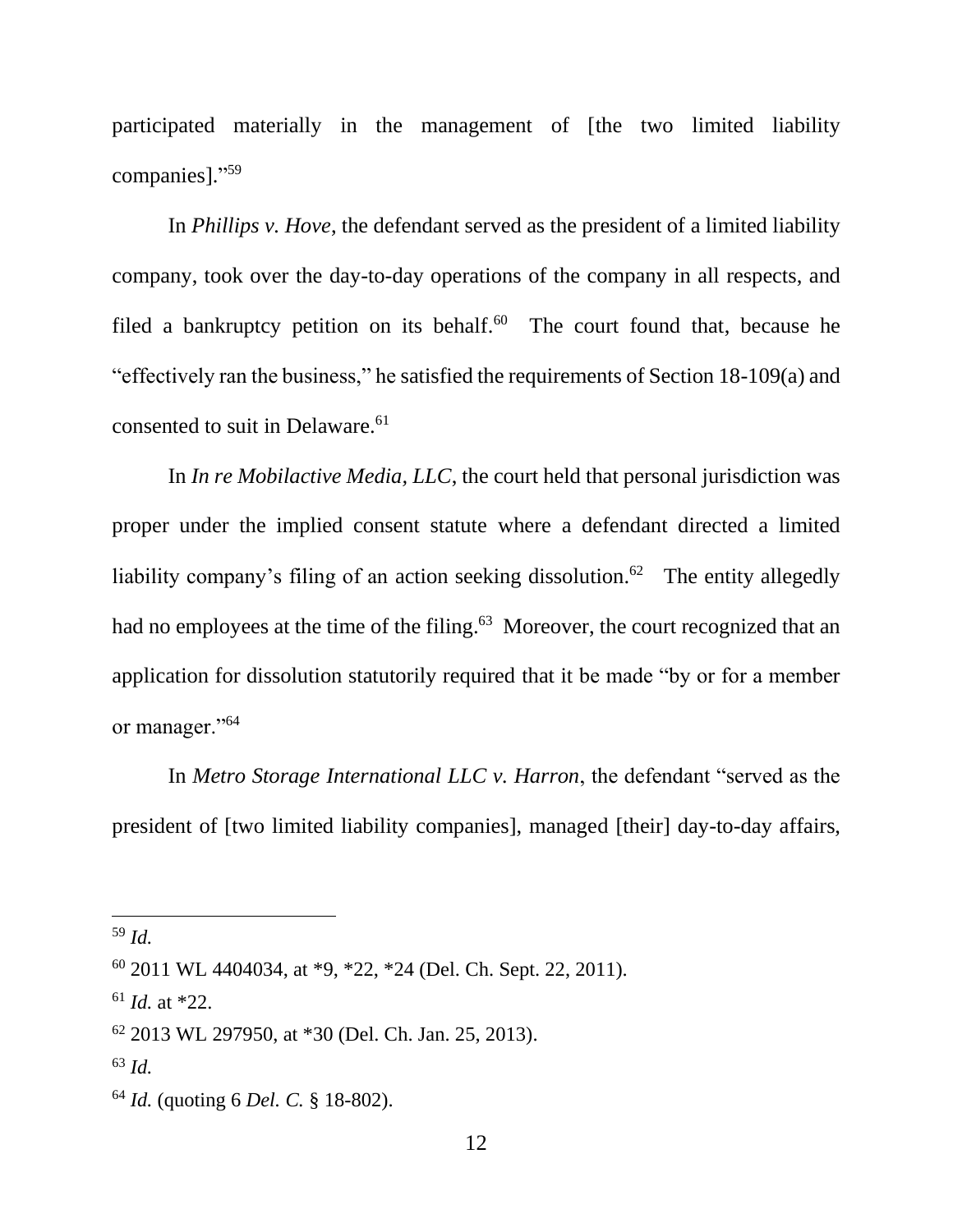made decisions for the [companies], and only sought approval from the officially designated manager for major issues like financial commitments."<sup>65</sup> Under a plain language interpretation of Section 18-109(a)(ii), the court held that the defendant was participating materially in the management of both companies.<sup>66</sup>

And in *Lynch v. Gonzalez*, the court found after trial that a preponderance of the evidence demonstrated that a defendant acted as an entity's manager under Section 18-109(a) because the defendant "formally served as [the limited liability company's] President, controlled [its] management and business, and made the ultimate decisions for the [limited liability company]."<sup>67</sup>

## **B. The Graceys' Lack of Material Participation in the Management of Oasis**

The Complaints do not allege any such material participation in the management of Oasis by the Graceys. The plaintiffs contend that Rodger Gracey had a meaningful role in the management of Oasis by exercising his authority over the Ranches from 2001 to 2019. <sup>68</sup> They point out that Rodger Gracey was granted multiple POAs appointing him as property administrator and manager of the First

<sup>65</sup> 2019 WL 3282613, at \*11 (Del. Ch. July 19, 2019).

<sup>66</sup> *Id.*

<sup>67</sup> 2020 WL 4381604, at \*40 (Del. Ch. July 31, 2020).

<sup>68</sup> Pl.'s Answering Br. 10-12; Third-Party Pl.'s Answering Br. 8-9; *see supra* Section I.B.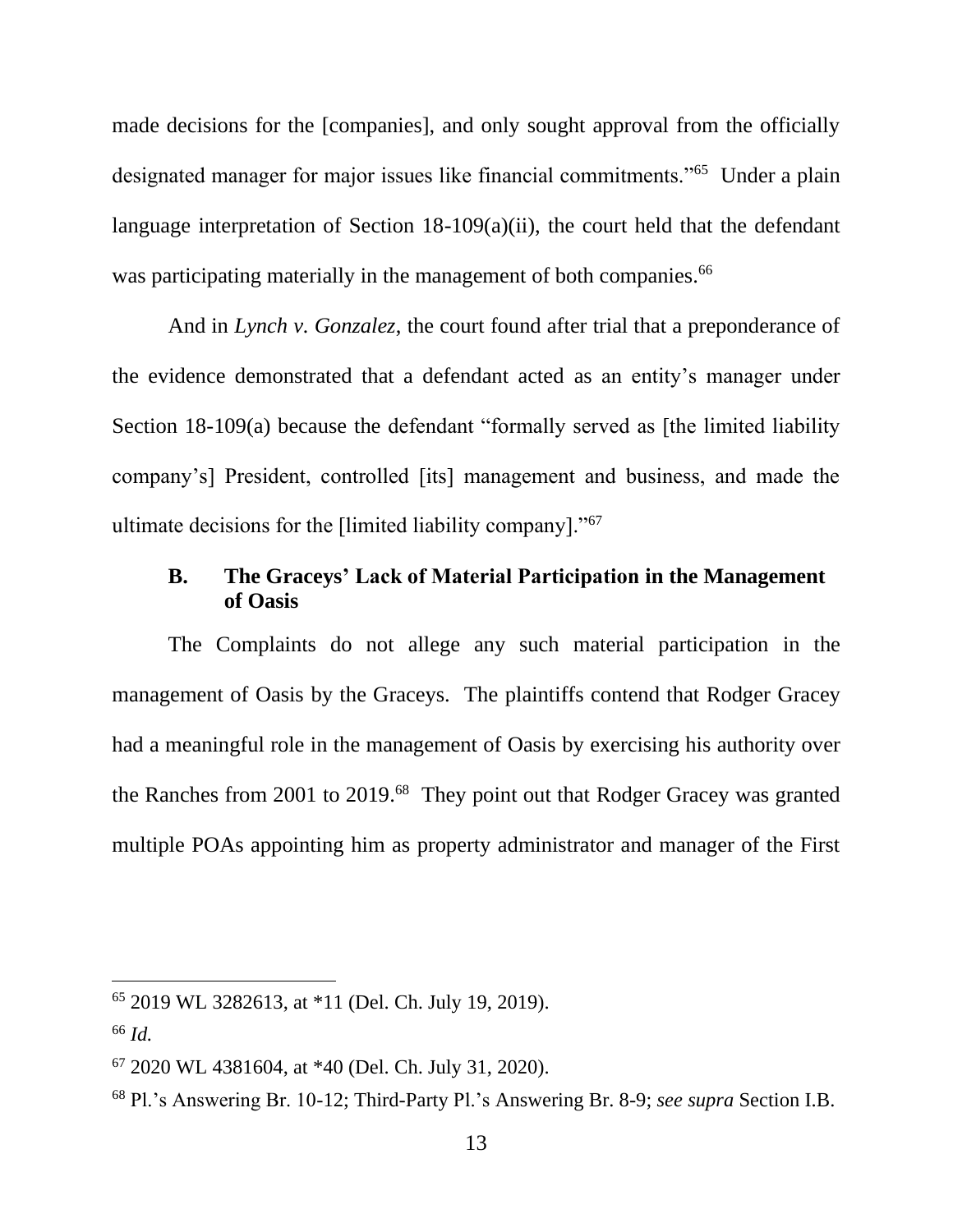Ranch. 69 The plaintiffs argue that these facts are analogous to those in *Metro Storage*  and *Phillips*, where the defendants were found to be acting managers*.* 70

But there are key distinctions between the facts presented here and those at issue in *Metro Storage* and *Phillips*. In both of those cases, the defendant served as the president of the limited liability company and managed the day-to-day operations of the entity.<sup>71</sup> Rodger Gracey did not serve as an officer of Oasis. He is not alleged to have overseen Oasis's operations, participated in the management of its investment portfolio, held decision-making authority over all of its assets, or performed any actions within the exclusive purview of a manager. He was not even consulted when Oasis decided to sell the Ranches. As the Complaints repeatedly allege, Rodger Gracey simply managed the day-to-day operations of two of Oasis's Kansas assets: the First Ranch and Second Ranch. <sup>72</sup> Overseeing the Ranches is not

<sup>69</sup> Pl.'s Answering Br. 10; Third-Party Pl.'s Answering Br. 8-9.

<sup>70</sup> Pl.'s Answering Br. 12-13; Third-Party Pl.'s Answering Br. 10-12.

<sup>71</sup> *See supra* Section II.A.

<sup>72</sup> Gracey Compl. ¶ 4 (alleging that Rodger Gracey "acted as a manager and agent of two ranches owned by Oasis"); *id.* ¶ 15 (alleging Rodger Gracey "was given the responsibility to manage the Ranch"); *id.* ¶ 17 (describing the POA as limited to the Indian Creek Ranch); Albawardi Compl. ¶ 4 (explaining that the Graceys were "responsible for the management, accounting and other work, respectively, for a property that Oasis purchased in Kansas known as the Indian Creek Ranch"); *id.* ¶ 10 (alleging that "Rodger [Gracey] was managing the day-to-day operations of the Ranch"); *id.* ¶ 20 (describing the POA as giving Rodger Gracey authority to engage in "any and all activities, duties and responsibilities related to running, maintain[ing], improving or administering the affairs of [the First Ranch]"); *id.* ¶ 21 (same); *see Fla. R & D Fund Inv'rs, LLC v. Fla. BOCA/Deerfield R & D Inv'rs, LLC*, 2013 WL 4734834, at \*8 (Del. Ch. Aug. 30, 2013) ("The management of the underlying assets of an LLC is analytically distinct from the management of the LLC itself for the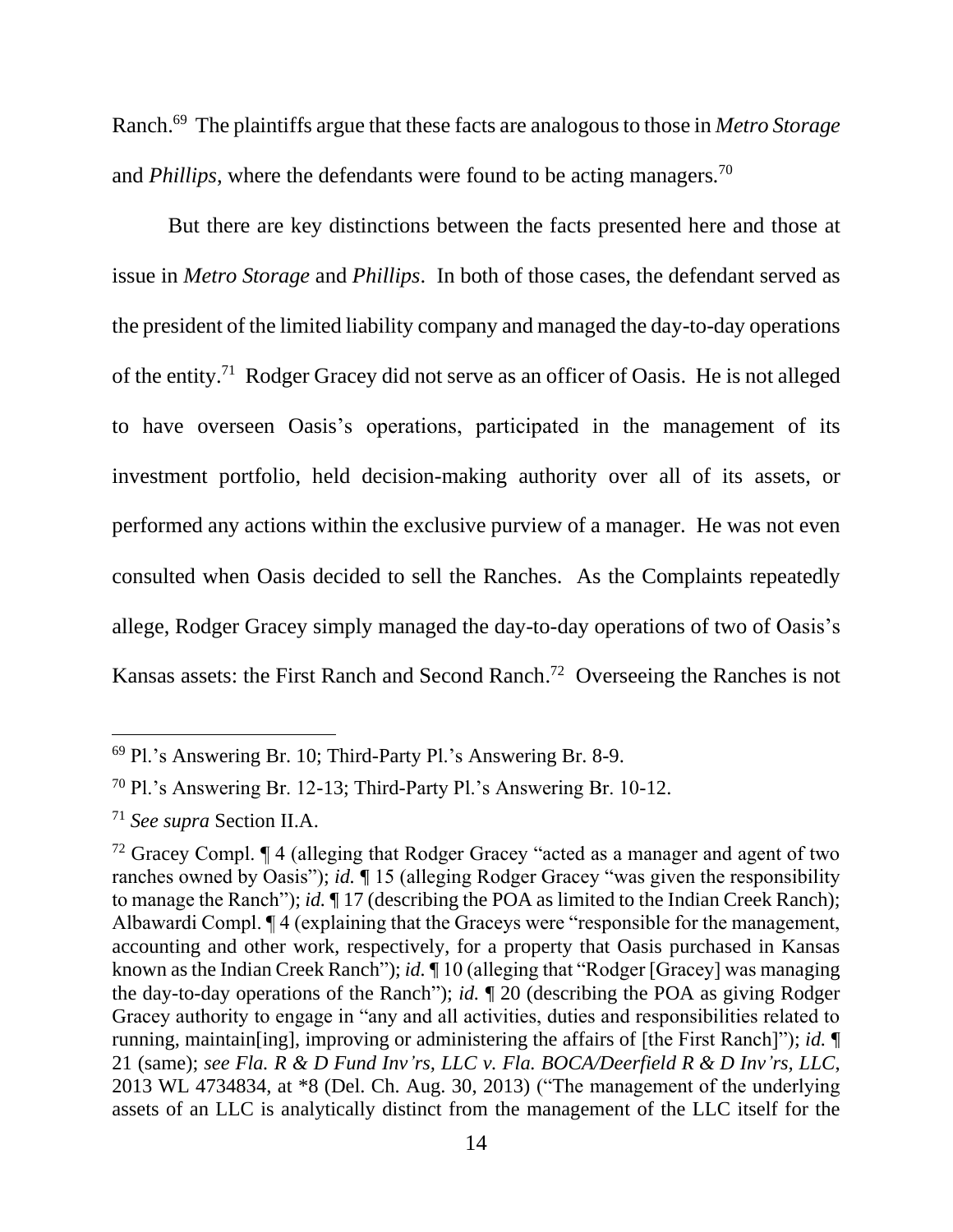equivalent to materially participating in the management of Oasis. Oasis did not exist solely to manage the Ranches. It was, according to Dlayal, "formed . . . primarily to own and manage real property *in various states*."<sup>73</sup>

These facts are closer to those found in *In Matter of Dissolution of Arctic Ease, LLC*. <sup>74</sup> In *Artic Ease*, the limited liability company in question owned a subsidiary.<sup>75</sup> The defendant negotiated a distribution agreement on behalf of the subsidiary, arranged bridge financing for the subsidiary, and marketed the subsidiary's products.<sup>76</sup> The court held that "these allegations [were] not sufficient to suggest that [the defendant] materially participated in management" of the limited liability company.<sup>77</sup> Although the court conducted its analysis under the control overlay called into question by Vice Chancellor Laster in *Metro Storage*, the court in *Artic Ease* nonetheless "reached a logical outcome on the facts, because the

<sup>76</sup> *Id.*

<sup>77</sup> *Id.* at \*5.

purposes of Section 18-109(a)(ii)."); *Wakley Ltd. v. Ensotran, LLC*, 2014 WL 1116968, at \*5 (D. Del. Mar. 18, 2014) (finding that the fact a defendant "assumed management over one of [a limited liability company's] projects . . . fail[ed] to demonstrate the necessary control or decision-making role that has been found to satisfy the statutory standard for personal jurisdiction").

<sup>73</sup> Gracey Compl. ¶ 10 (emphasis added). Counsel for Dlayal represented that, during the relevant period, Oasis also owned properties in Colorado and Massachusetts. *See* Oct. 7, 2021 Letter (Gracey Dkt. 23). Rodger Gracey is not alleged to have been involved in the operations of or exercised authority over those properties.

<sup>74</sup> 2016 WL 7174668 (Del. Ch. Dec. 9, 2016).

<sup>75</sup> *Id.* at \*4.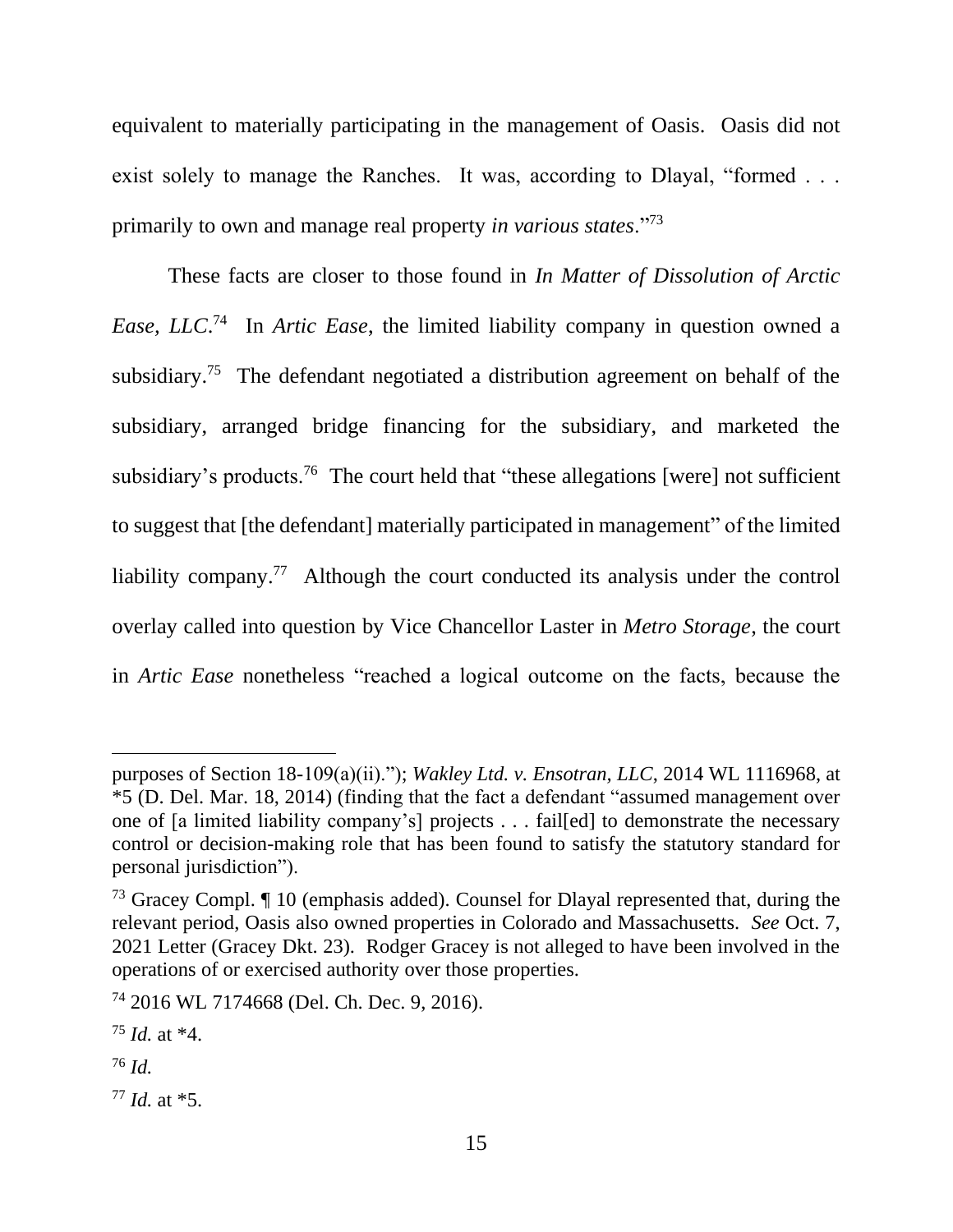allegations . . . do not appear to have supported jurisdiction under a plain-language interpretation of the material-participation test."<sup>78</sup>

Moreover, the POAs that granted Rodger Gracey the authority to administer the First Ranch do not provide a basis to deem him a manager of Oasis.<sup>79</sup> Under 6 *Del. C.* § 18-407, a manager may delegate any of her "rights, powers, or duties to manage and control the business and affairs of the limited liability company."<sup>80</sup> Such a delegation "shall not . . . cause the person to whom any such rights, powers and duties have been delegated to be a . . . manager . . . of the limited liability company." 81

In short, Rodger Gracey did not participate materially in the management of Oasis. His role was limited to managing the Ranches. He therefore cannot be deemed a manager of Oasis as defined by Section 18-109 for purposes of personal jurisdiction.

The plaintiffs' arguments regarding jurisdiction over Betty and Marnie Gracey are even more strained. Betty Gracey served as a bookkeeper for the

<sup>78</sup> *Metro Storage*, 2019 WL 3282613, at \*19; *see also Arctic Ease*, 2016 WL 7174668, at \*5.

<sup>79</sup> *See Wakley*, 2014 WL 1116968, at \*6 (holding that, under Section 18-407, the court did "not have a statutory basis for personal jurisdiction" over defendants who had been delegated authority by a formal manager).

<sup>80</sup> 6 *Del. C.* § 18-407.

<sup>81</sup> *Id.*